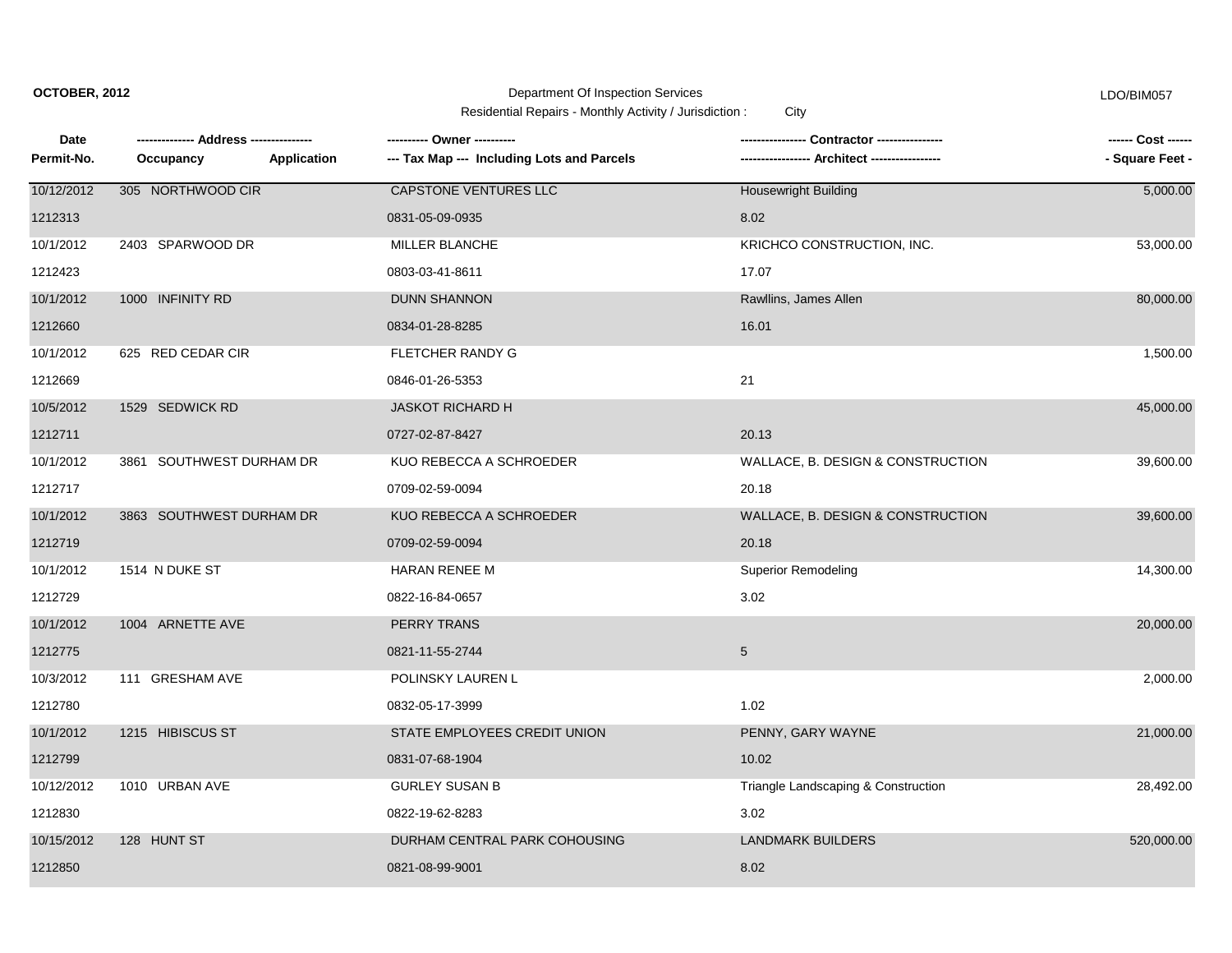| Date<br>Permit-No. | -------------- Address ---------------<br>Application<br>Occupancy | ---------- Owner ----------<br>--- Tax Map --- Including Lots and Parcels |                                         | ------ Cost ------<br>- Square Feet - |
|--------------------|--------------------------------------------------------------------|---------------------------------------------------------------------------|-----------------------------------------|---------------------------------------|
| 10/5/2012          | 6 HASTINGS SQ                                                      | MUSE JOEL JR                                                              | Harr, Kevin Anthony                     | 4,470.00                              |
| 1212854            |                                                                    | 0810-14-43-6840                                                           | 20.15                                   |                                       |
| 10/1/2012          | 3937 BRISTOL RD                                                    | SMITH ALLEN D                                                             | <b>CHASE BUILDING COMPANY</b>           | 240,000.00                            |
| 1212870            |                                                                    | 0719-01-47-5768                                                           | 20.08                                   |                                       |
| 10/15/2012         | 711 WATTS ST                                                       | <b>GAYER CHARLES</b>                                                      | ACANTHUS CONSTRUCTION, LLC              | 345,000.00                            |
| 1212939            |                                                                    | 0822-19-62-1071                                                           | 3.02                                    |                                       |
| 10/10/2012         | 2523 S MIAMI BLVD                                                  | <b>WILFONG JAMES</b>                                                      |                                         | 21,100.00                             |
| 1212959            |                                                                    | 0749-04-64-6178                                                           | 18.05                                   |                                       |
| 10/1/2012          | 1437 KIRKWOOD DR                                                   | <b>DENNIS HELEN</b>                                                       | <b>BH Renovations LLC</b>               | 8,500.00                              |
| 1212961            |                                                                    | 0823-14-34-6480                                                           | 17.05                                   |                                       |
| 10/1/2012          | 3721 ST MARKS RD                                                   | <b>HOOVER NADINE G</b>                                                    | CRABTREE, D. DAVID, BLDR                | 125,000.00                            |
| 1212979            |                                                                    | 0810-17-10-7248                                                           | 20.08                                   |                                       |
| 10/16/2012         | 4309 FOREST EDGE TRL                                               | HARTEMINK ALEXANDER J                                                     | W.D. OSBORNE GENERAL CONTRACTOR         | 11,000.00                             |
| 1212987            |                                                                    | 0800-01-19-4140                                                           | 20.17                                   |                                       |
| 10/25/2012         | 11 PRENTISS PL                                                     | GODFREY-RICHARDSON JENNIFER                                               | <b>Real Shed</b>                        | 7,560.00                              |
| 1212988            |                                                                    | 0820-09-16-1620                                                           | 20.07                                   |                                       |
| 10/1/2012          | 1507 EDGEVALE RD                                                   | <b>BELAN SCOTT</b>                                                        | <b>INNOVATIVE RENOVATION</b>            | 40,000.00                             |
| 1212989            |                                                                    | 0832-13-03-3800                                                           | 3.02                                    |                                       |
| 10/3/2012          | 3307 PINAFORE DR                                                   | STANEK JOHN J                                                             | David Johnson                           | 3,000.00                              |
| 1212992            |                                                                    | 0801-04-81-0122                                                           | 20.17                                   |                                       |
| 10/30/2012         | 813 PAULI MURRAY PL                                                | YATES LEAH M                                                              |                                         | 1,300.00                              |
| 1212993            |                                                                    | 0821-10-46-6995.L01                                                       | 5                                       |                                       |
| 10/10/2012         | 1609 EDGEVALE RD                                                   | <b>WIGLEY MERYWEN</b>                                                     | <b>KEVIN MAGILL</b>                     | 20,000.00                             |
| 1212998            |                                                                    | 0832-13-04-3500                                                           | 3.02                                    |                                       |
| 10/3/2012          | 3903 DARBY RD                                                      | ABERNATHY CATHRYN FILKINS                                                 | King Construction Co., Inc., William C. | 15,470.00                             |
| 1213004            |                                                                    | 0719-01-38-7621                                                           | 20.08                                   |                                       |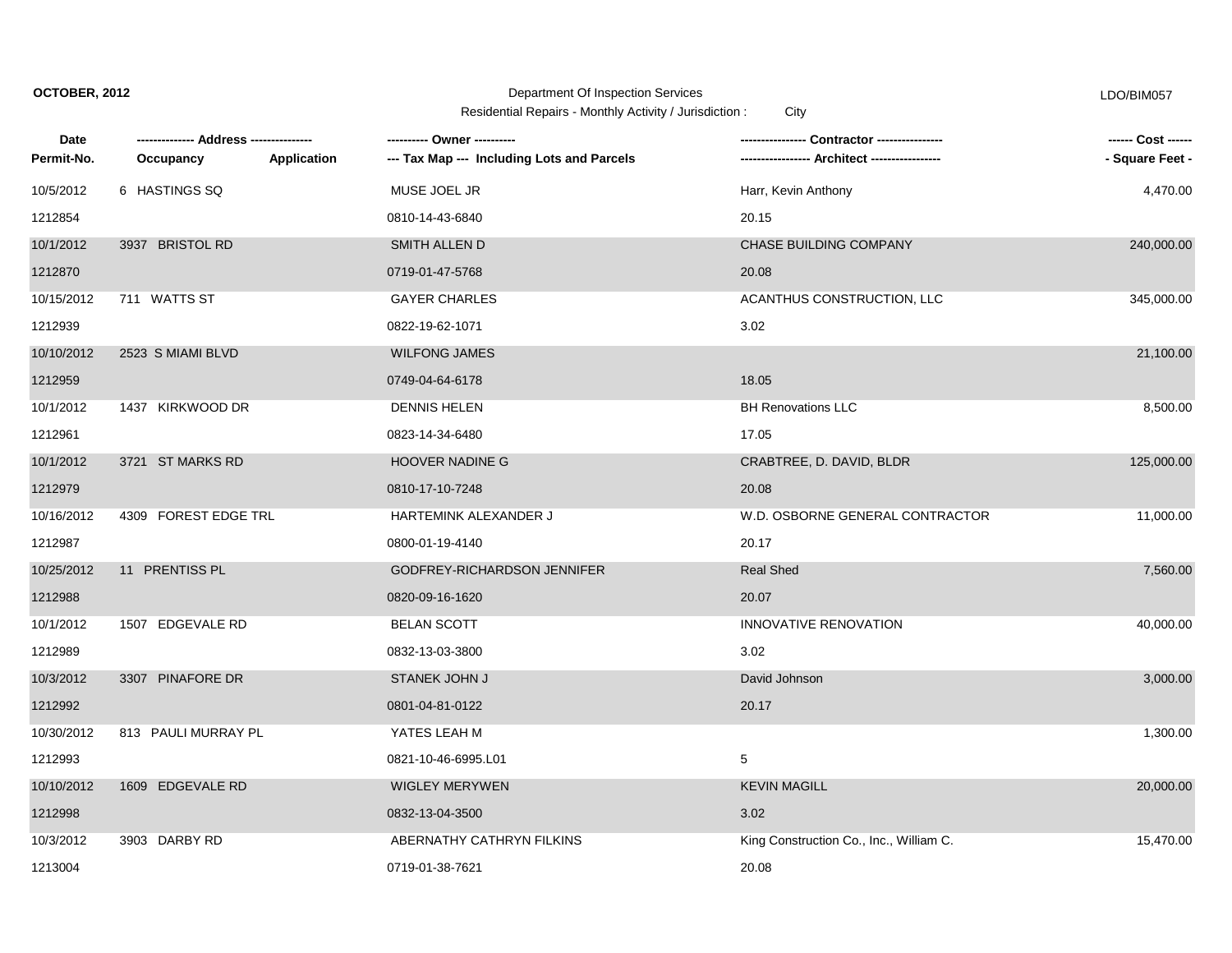| <b>Date</b> |                          |                                            | Contractor ----------------          | ------ Cost ------ |
|-------------|--------------------------|--------------------------------------------|--------------------------------------|--------------------|
| Permit-No.  | Application<br>Occupancy | --- Tax Map --- Including Lots and Parcels | --- Architect -----------------      | - Square Feet -    |
| 10/22/2012  | 1509 TYLER CT            | <b>CRABTREE BRENDA GAIL</b>                | <b>CRABTREE, GAIL</b>                | 16,700.00          |
| 1213008     |                          | 0822-16-94-0542                            | 3.02                                 |                    |
| 10/3/2012   | 2604 VINTAGE HILL CT     | DAWKINS JOHNNY EARL                        | BERCON BUILDING COMPANY INCORPORATED | 62,626.00          |
| 1213009     |                          | 0836-04-91-2536                            | 21                                   |                    |
| 10/4/2012   | 1303 W CHAPEL HILL ST    | NEYLAND RAND A                             | APPERCEPTION - DESIGN-BUILD, INC.    | 45,000.00          |
| 1213017     |                          | 0821-06-37-8601                            | $5\overline{)}$                      |                    |
| 10/4/2012   | 209 W CORPORATION ST     | UNION MISSIONARY BAPTIST                   | APPERCEPTION - DESIGN-BUILD, INC.    | 45,000.00          |
| 1213018     |                          | 0831-05-09-5522                            | 8.02                                 |                    |
| 10/18/2012  | 510 VALLEYMEDE DR        | <b>JOLICOEUR GERARD A</b>                  | CAROLINA YARDBARNS, LLC              | 2,538.25           |
| 1213022     |                          | 0727-01-05-2551                            | 20.12                                |                    |
| 10/5/2012   | 5321 MIDDLETON RD        | SMALL DANIEL                               | American Kitchen Corporation         | 17,013.96          |
| 1213024     |                          | 0729-04-82-9352                            | 20.10                                |                    |
| 10/8/2012   | 1332 CLINTON RD          | <b>FAULKS CONSTANCE E</b>                  | American Kitchen Corporation         | 21,447.00          |
| 1213025     |                          | 0830-04-91-2765                            | 20.14                                |                    |
| 10/9/2012   | 4105 BRANCHWOOD DR       | NEEDHAM DAVID                              | TRINITY DESIGN BUILD INC             | 18,500.00          |
| 1213031     |                          | 0800-01-28-5010                            | 20.17                                |                    |
| 10/5/2012   | 330 RED ELM DR           | LIVINGSTON MONICA M                        | A.G. BUILDERS                        | 7,095.00           |
| 1213032     |                          | 0729-01-08-6711                            | 20.11                                |                    |
| 10/8/2012   | 1232 AUBURN VILLAGE DR   | <b>SCHARENBROICH MARY</b>                  | American Kitchen Corporation         | 42,909.00          |
| 1213038     |                          | 0728-02-67-0712                            | 20.14                                |                    |
| 10/30/2012  | 101 W MAIN ST            | <b>FREELON CHINYERE N</b>                  | KENNEDY BUILDING CO INC              | 99,204.00          |
| 1213039     |                          | 0821-12-97-2074.012                        | 8.01                                 |                    |
| 10/3/2012   | 521 N MANGUM ST          | NEHEMIAH CHRISTIAN CHURCH                  | <b>BARNES DEMOLITION</b>             | 1,000.00           |
| 1213056     |                          | 0831-05-08-3796                            | 8.02                                 |                    |
| 10/9/2012   | 2111 PERSHING ST         | CONNOLLY JEFFREY B                         | STUART MILES HONEYCUTT               | 9,000.00           |
| 1213061     |                          | 0822-09-16-8312                            | 4.01                                 |                    |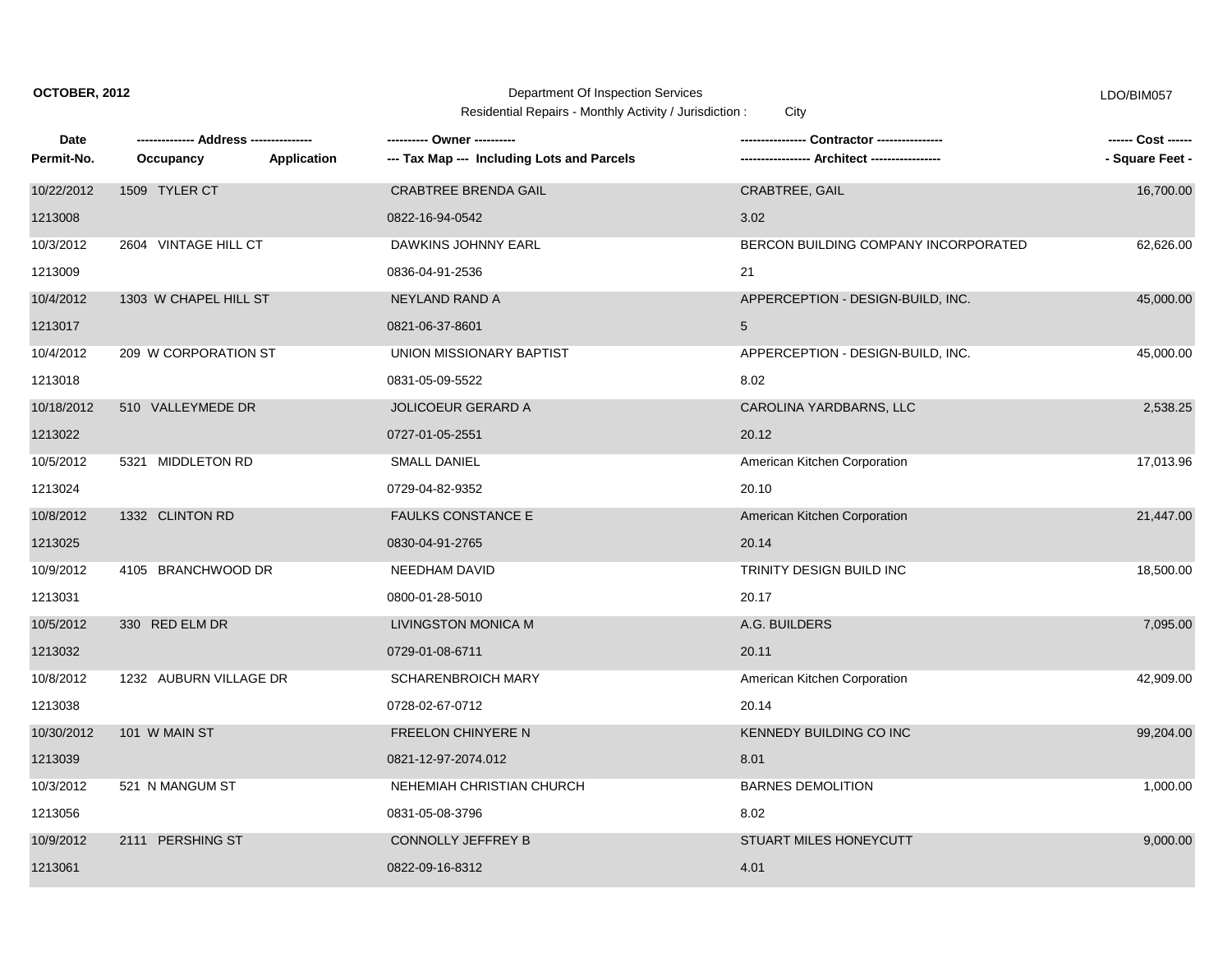| Date       |                        |             |                                            | - Contractor ---------------                    | ------ Cost ------ |
|------------|------------------------|-------------|--------------------------------------------|-------------------------------------------------|--------------------|
| Permit-No. | Occupancy              | Application | --- Tax Map --- Including Lots and Parcels |                                                 | - Square Feet -    |
| 10/17/2012 | 110 BACCALAUREATE BLVD |             | <b>CHALLINOR PETER R</b>                   | CDBNC - Jeremiah James DuPont, T/A              | 29,000.00          |
| 1213063    |                        |             | 0717-01-48-6478                            | 20.12                                           |                    |
| 10/30/2012 | 323 W MAIN ST          |             | <b>WEST MAIN ASSOCIATES LIMITED</b>        | THE MAPLEWOOD BUILDING CO., LLC.                | 22,021.00          |
| 1213064    |                        |             | 0821-08-87-5588.000                        | 8.01                                            |                    |
| 10/31/2012 | 3018 DEVON RD          |             | SELLARS WALTER R RAINEY JR                 | CHASE BUILDING COMPANY                          | 655,000.00         |
| 1213065    |                        |             | 0810-19-60-0880                            | 20.08                                           |                    |
| 10/9/2012  | 2303 TRAIL WOOD DR     |             | <b>DEGESYS GINTARAS E</b>                  | <b>FREYS BUILDING &amp; REMODELING</b>          | 31,000.00          |
| 1213068    |                        |             | 0813-04-53-7407                            | 17.07                                           |                    |
| 10/29/2012 | 11 DARTFORD CT         |             | ROOS-CODSI MARGARET Q TRUSTEE              | Greenhome Systems                               | 16,750.00          |
| 1213069    |                        |             | 0708-01-35-7976                            | 20.12                                           |                    |
| 10/31/2012 | 3820 NOTTAWAY RD       |             | MCLEOD SCOTT ALAN                          | <b>CHASE BUILDING COMPANY</b>                   | 86,000.00          |
| 1213070    |                        |             | 0719-01-17-8168                            | 20.08                                           |                    |
| 10/24/2012 | 4612 BROOKLANE DR      |             | <b>GREENSTREET EMILY</b>                   | Grady Johnson                                   | 7,000.00           |
| 1213079    |                        |             | 0824-01-45-2776                            | 16.03                                           |                    |
| 10/12/2012 | 1115 N MIAMI BLVD      |             | STATE EMPLOYEES CREDIT UNION               | PENNY, GARY WAYNE                               | 46,995.00          |
| 1213085    |                        |             | 0831-12-86-0931                            | 10.02                                           |                    |
| 10/24/2012 | 2701 PICKETT RD        |             | FOREST AT DUKE INC                         | MEYERS, L.E. BUILDERS, INC.                     | 131,600.00         |
| 1213087    |                        |             | 0810-07-59-3461                            | 20.15                                           |                    |
| 10/26/2012 | 5012 BUTTERNUT RD      |             | <b>BEVIER DOUGLAS N</b>                    | FOUR SEASONS SUNROOMS OF NORTH<br>CAROLINA. LLC | 15,848.00          |
| 1213088    |                        |             | 0709-01-37-2719                            | 20.18                                           |                    |
| 10/18/2012 | 919 ENGLEWOOD AVE      |             | DAVIDSON CATHY N                           | HEARTHSTONE HOMES, INC.                         | 49,500.00          |
| 1213093    |                        |             | 0822-15-74-3294                            | 3.02                                            |                    |
| 10/25/2012 | 216 CULP HILL DR       |             | <b>EPCON FARRINGTON LLC</b>                | EPCON COMMUNITIES CAROLINAS LLC                 | 300,000.00         |
| 1213100    |                        |             | 0709-03-21-2660.000                        | 20.18                                           |                    |
| 10/29/2012 | 208 CULP HILL DR       |             | <b>EPCON FARRINGTON LLC</b>                | EPCON COMMUNITIES CAROLINAS LLC                 | 123,000.00         |
| 1213101    |                        |             | 0709-03-21-2660.000                        | 20.18                                           |                    |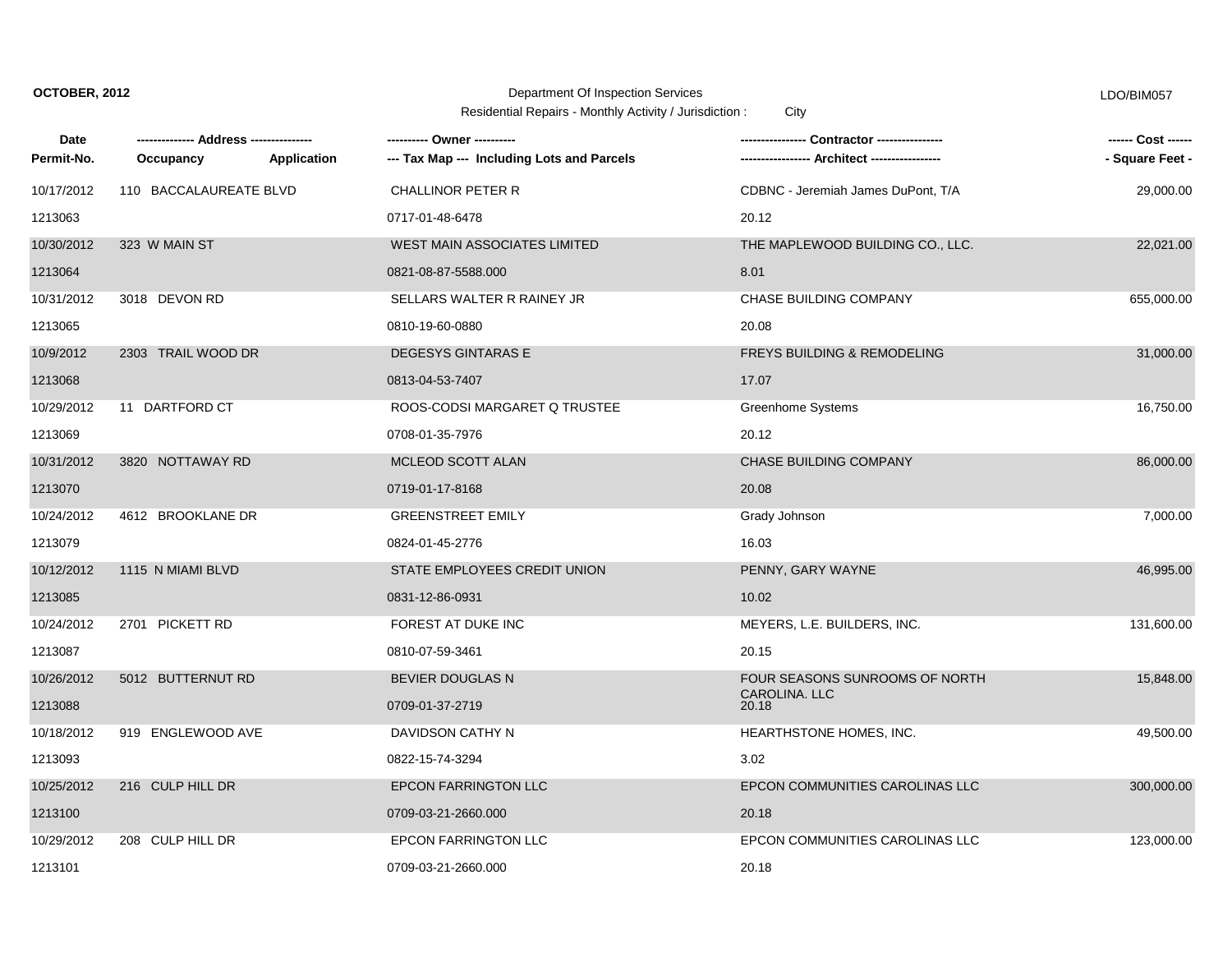| Date       | -------------- Address --------------- | ---------- Owner ----------                | Contractor ----------------     | ------ Cost ------ |
|------------|----------------------------------------|--------------------------------------------|---------------------------------|--------------------|
| Permit-No. | Application<br>Occupancy               | --- Tax Map --- Including Lots and Parcels |                                 | - Square Feet -    |
| 10/29/2012 | 210 CULP HILL DR                       | <b>EPCON FARRINGTON LLC</b>                | EPCON COMMUNITIES CAROLINAS LLC | 123,000.00         |
| 1213102    |                                        | 0709-03-21-2660.000                        | 20.18                           |                    |
| 10/29/2012 | 212 CULP HILL DR                       | <b>EPCON FARRINGTON LLC</b>                | EPCON COMMUNITIES CAROLINAS LLC | 168,000.00         |
| 1213103    |                                        | 0709-03-21-2660.000                        | 20.18                           |                    |
| 10/29/2012 | 214 CULP HILL DR                       | <b>EPCON FARRINGTON LLC</b>                | EPCON COMMUNITIES CAROLINAS LLC | 28,500.00          |
| 1213104    |                                        | 0709-03-21-2660.000                        | 20.18                           |                    |
| 10/24/2012 | 2022 HILLOCK PL                        | <b>BRESE ALBERT L</b>                      | COLE, GREG, CONST., INC.        | 8,500.00           |
| 1213107    |                                        | 0814-01-45-5575                            | 16.04                           |                    |
| 10/30/2012 | 5601 CATSKILL CT                       | RILEY SHANA D                              | Olmstead Homesteads, Inc.       | 4,200.00           |
| 1213112    |                                        | 0729-04-61-5256                            | 20.14                           |                    |
| 10/9/2012  | 902 S ROXBORO ST                       | SELF-HELP VENTURES FUND                    | ANDRE ALLEN                     | 500.00             |
| 1213116    |                                        | 0821-16-83-6583                            | 12.01                           |                    |
| 10/9/2012  | 904 S ROXBORO ST                       | SELF-HELP VENTURES FUND                    | ANDRE ALLEN                     | 500.00             |
| 1213117    |                                        | 0821-16-83-6489                            | 12.01                           |                    |
| 10/17/2012 | 15 WYTHEBROOK LN                       | COLE NANCY M                               | STAAB, HOWARD A.                | 19,261.00          |
| 1213122    |                                        | 0719-04-93-7197                            | 20.11                           |                    |
| 10/18/2012 | 410 GOODWIN RD                         | <b>BRINSON LESLIE G</b>                    | W.D. OSBORNE GENERAL CONTRACTOR | 37,500.00          |
| 1213124    |                                        | 0825-04-92-3484                            | 16.01                           |                    |
| 10/17/2012 | 4127 WESTFIELD DR                      | DONOVAN DIANE M                            | West Building Co.               | 10,700.00          |
| 1213125    |                                        | 0812-01-05-0736                            | 17.06                           |                    |
| 10/11/2012 | 1066 W FOREST HILLS BLVD               | <b>LEVITT HOWARD IRA</b>                   |                                 | 125,000.00         |
| 1213135    |                                        | 0821-18-42-1099                            | $\overline{7}$                  |                    |
| 10/17/2012 | 3815 NORTHAMPTON RD                    | <b>CLIFFORD PHILIP E</b>                   | FRASHER, S.L., LLC              | 30,000.00          |
| 1213138    |                                        | 0719-01-19-0952                            | 20.08                           |                    |
| 10/17/2012 | 5 COGGINS MINE CT                      | MOELLER ANDREW J                           | <b>THOMAS GERAKARIS</b>         | 6,400.00           |
| 1213141    |                                        | 0709-03-12-0280                            | 20.18                           |                    |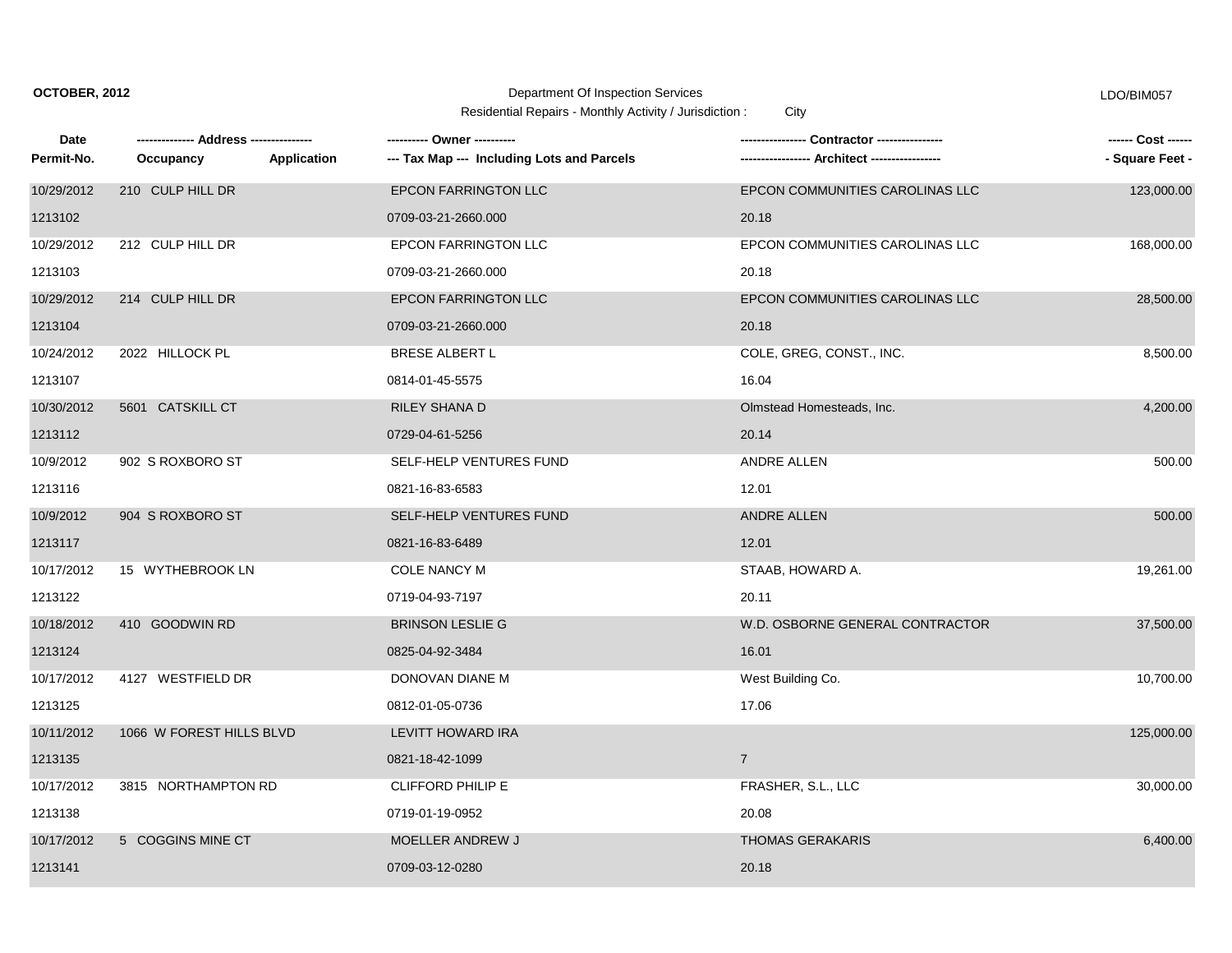| Date<br>Permit-No. | ------------- Address --------------<br>Occupancy | Application | ---------- Owner ----------<br>--- Tax Map --- Including Lots and Parcels |                                           | ------ Cost ------<br>- Square Feet - |
|--------------------|---------------------------------------------------|-------------|---------------------------------------------------------------------------|-------------------------------------------|---------------------------------------|
|                    |                                                   |             |                                                                           |                                           |                                       |
| 10/24/2012         | 618 HUGO ST                                       |             | <b>HODGES MELISSA</b>                                                     | Libby Hodges                              | 4,000.00                              |
| 1213143            |                                                   |             | 0832-06-48-5285                                                           | 1.01                                      |                                       |
| 10/18/2012         | 1410 ARNETTE AVE                                  |             | MEBANE JOHN GILMER III                                                    | CHASE BUILDING COMPANY                    | 37,000.00                             |
| 1213145            |                                                   |             | 0821-15-53-1393                                                           | $\overline{7}$                            |                                       |
| 10/25/2012         | 717 CARROLL ST                                    |             | HABITAT FOR HUMANITY OF DURHAM                                            | HABITAT FOR HUMANITY OF DURHAM CO.        | 5,500.00                              |
| 1213153            |                                                   |             | 0821-10-46-9859                                                           | 5                                         |                                       |
| 10/25/2012         | 208 MONTICELLO AVE                                |             | <b>PROSSER DIANE L</b>                                                    | PICKARD ROOFING COMPANY                   | 14,546.00                             |
| 1213154            |                                                   |             | 0820-10-26-6540                                                           | 20.07                                     |                                       |
| 10/22/2012         | 118 MONTICELLO AVE                                |             | DAVIS JAMES W                                                             | Sierra Structures, Inc.                   | 4,500.00                              |
| 1213159            |                                                   |             | 0820-09-16-8185                                                           | 20.07                                     |                                       |
| 10/24/2012         | 2314 VINTAGE HILL DR                              |             | EDDS KENNETH T                                                            | A.G. BUILDERS                             | 46,543.02                             |
| 1213165            |                                                   |             | 0836-04-73-5005                                                           | 21                                        |                                       |
| 10/18/2012         | 904 SOUTH ST                                      |             | SELF-HELP VENTURES FUND                                                   | <b>BAUCOM DEMOLITION</b>                  | 1,000.00                              |
| 1213180            |                                                   |             | 0821-16-73-7660                                                           | 12.01                                     |                                       |
| 10/18/2012         | 912 SOUTH ST                                      |             | SELF HELP VENTURES FUND                                                   | <b>BAUCOM DEMOLITION</b>                  | 1,000.00                              |
| 1213183            |                                                   |             | 0821-16-73-7423                                                           | 12.01                                     |                                       |
| 10/24/2012         | 1713 N ROXBORO ST                                 |             | MORRIS JAMES D                                                            |                                           | 38,500.00                             |
| 1213185            |                                                   |             | 0832-13-23-0130                                                           | 2                                         |                                       |
| 10/25/2012         | 208 SOUTH BEND DR                                 |             | TOLL NC LP                                                                | <b>ROBIE CLIFTON</b>                      | 3,200.00                              |
| 1213186            |                                                   |             | 0717-02-77-2164                                                           | 20.12                                     |                                       |
| 10/18/2012         | 1544 HERMITAGE CT                                 |             | <b>FARAHANY NITA</b>                                                      | <b>HABITAT FOR HUMANITY - WAKE COUNTY</b> | 1,000.00                              |
| 1213188            |                                                   |             | 0821-15-53-5071                                                           | DECONSTRUCTION PROGRAM                    |                                       |
| 10/23/2012         | 4303 PINE BARK TRL                                |             | FAY ROBERT C JR                                                           | MDH CONSTRUCTION                          | 3,100.00                              |
| 1213195            |                                                   |             | 0800-01-19-9280                                                           | 20.17                                     |                                       |
| 10/25/2012         | 108 E PILOT ST                                    |             | <b>CARR SERWAA A</b>                                                      | Abtak of Durham Inc                       | 18,000.00                             |
| 1213198            |                                                   |             | 0820-11-67-4428                                                           | 13.04                                     |                                       |